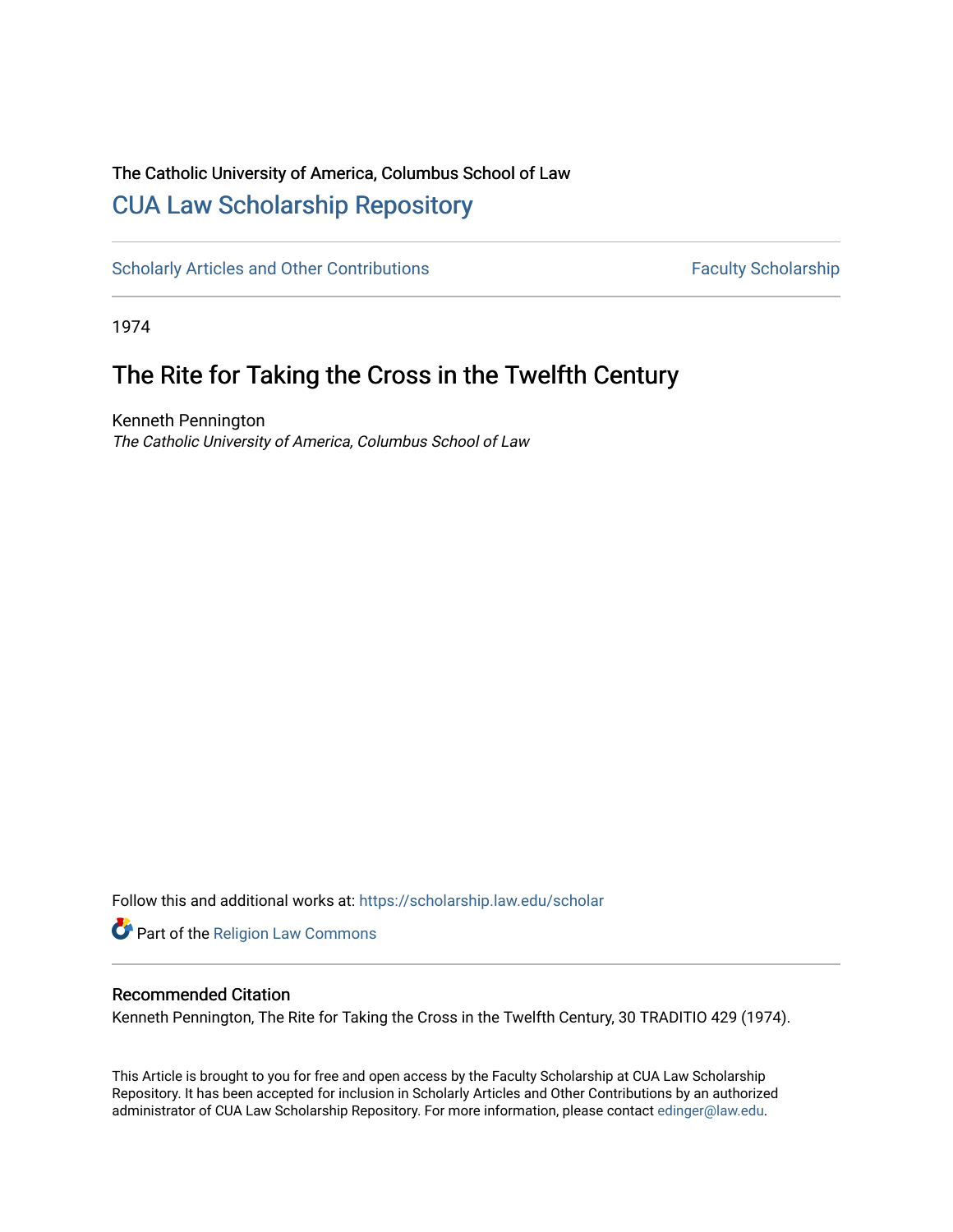directed against the Jews. He also cites Rashi, Ibn Ezra, and David Kimchi.41

Finally, we should mention the Extractiones de Talmud, which consists of the charges made during the Dominican 'trial' in 1240 of the Talmud for ad vancing positions contrary to Christian doctrine. The *Extractiones* mainly single out Rashi from among Talmudic commentators for condemnation, and a single out Rashi from among Talmudic commentators for condemnation, and a great deal of him is quoted very exactly, obviously by someone working directly from the manuscripts.42

There seems little question, then, that the Jewish commentaries were known to Christian Hebraists, either by direct consultation or at second hand through the contacts such men had with their Hebrew teachers. Nor can we doubt that the works of Rashi, Moses Kimchi and Levi ben Gerson — chief among the commentators included in all editions of the rabbinic Bibles - would have been of great interest to any Christian with a smattering of Hebrew. Yet we must concede that a missing link prevents a neat solution to the problem of our non Biblical compass in the hand of God. We have not as yet found a Latin writer who specifically quotes the rabbinical interpretation of Proverbs offered in the present study. All that we can establish is a circumstantial case for Rashi, Moses Kimchi and Levi ben Gerson as the men who, however remotely, inspired the compass creation scenes based on the Bible Moralisé archetype.

Yet in the absence of any Christian source for our minatures, a probable ex planation is better than none at all.

University of Illinois, Urbana Martin John Block Friedman

## THE RITE FOR TAKING THE CROSS IN THE TWELFTH CENTURY\*

The liturgical ceremony for the taking of the crusading cross did not develop until well into the twelfth century. Texts which reveal how the cross was be stowed are relatively rare from the period 1095 to 1200.1 It was not until the thirteenth century that pontificals commonly contained such a ceremony.2 It

<sup>&</sup>lt;sup>41</sup> See André Berthier, 'Un maître orientaliste du xIII<sup>e</sup> siècle: Raymond Martin O.P.,' AFP 6 (1936) 267-311, especially 309-310.

<sup>42</sup> See H. Denifle O.P., ed. Chartularium Universitatis Parisiensis (Paris 1889) I 209-211. A manuscript of the Extractiones, Munich MS Lat. 26847, fol. 68 remarks of Thibaut de Sézanne, the probable compiler that 'quondam erat Judaeus.' A recent study of the  $Extr$ tiones is that of Judah M. Rosenthal, 'The Talmud on Trial,' The Jewish Quarterly Review 47 (1956) 58-76, 145-169. In the second part of this article, Rosenthal prints the charges and the Hebrew passages quoted in them.

<sup>\*</sup> I wish to thank Prof. J. A. Brundage for his helpful comments.

<sup>1</sup> Three twelfth-century English rites are published in J. A. Brundage, 'Cruce signari: The Rite for Taking the Cross in England,' Traditio 22 (1966) 289-310.

<sup>&</sup>lt;sup>2</sup> Michel Andrieu, Le Pontifical romain au moyen âge [Studi e Testi 86-88; 99: Città del Vaticano 1938] contains the thirteenth-century Roman curial rite (2.418-20) and Gulielmus Durandus' Pontifical (3.541-45). These texts are analyzed by Brundage, 'Cruce signari,' 300-01. See also Adolph Franz, Die kirchlichen Benediktionem in Mittelalter, 2 vols. (Frei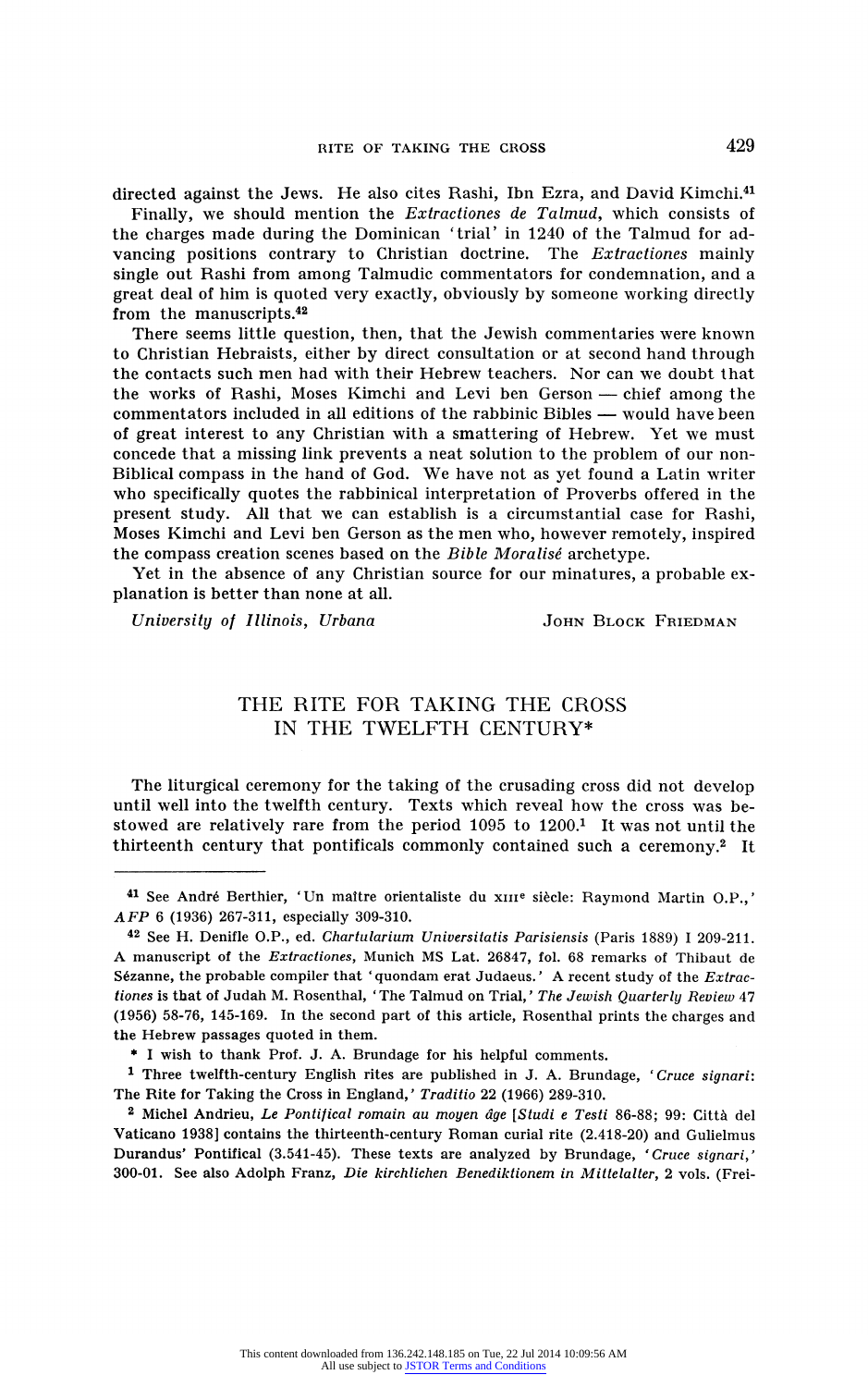## 430 TRADITIO

is not clear why the rite for taking the cross took so long to develop, but two twelfth-century Italian pontificals from the Graz University library shed some light on how the liturgical ceremony evolved on the continent.<br>The rite for taking the cross grew out of the ceremony for bestowing the

The rite for taking the cross grew out of the ceremony for bestowing the<br>ilgrimage staff and serie 3. Causedars were considered silmines, and with the pilgrimage staff and scrip.<sup>3</sup> Crusaders were considered pilgrims, and with the rise of the crusading movement, the pilgrimage rite became more elaborate.4 However, although the prayers used in the pilgrimage ceremonies which we have show a marked degree of affinity, the rite for taking the cross is very dif ferent in all the pontificals which are known.

In the Ely, Coventry, Roman Curial, Bari (see text below), and Durandus pontificals, the ceremony for the taking of the cross follows the same pattern: a short prayer is said to bless the cross, followed by a verse with which the cross is bestowed, and a series of prayers which closes the ceremony.5 The Lincoln Pontifical deviates slightly from this pattern.6 It has a short ceremony for blessing and bestowing the cross, which is followed by a mass for the crusaders with extensive special readings.

The Lambrecht Pontifical's ceremony — one of the two new texts presented that the two news of the two news of the two news of the two news of the two news of the two news of the two news of the two news of the two news of below ? is the most detailed that has yet come to light. It stipulates that the mass of the Holy Cross should be said before the ceremony. The rite for the taking of the cross is set out in some detail, and unlike the other pontificals, it would be possible to reconstruct with some accuracy the exact liturgical cere mony envisioned by the pontifical's author. The crusaders themselves are not merely passive actors in the ceremony, but participate by singing antiphons.

The complete texts of the Bari<sup>7</sup> and Lambrecht<sup>8</sup> pontificals are given below.

<sup>3</sup> See the remarks of Brundage, 'Cruce signari' 291-95 and his Medieval Canon Law 118-12 This point is graphically illustrated by a pontifical from the monastery of St. Benedict in Wessobrunn. In the prayer which was said after the staff was given to the pilgrim [Omnipotens sempiterne deus, humani generis reformator; cf. Andrieu, Le Pontifical 2.544], a margina gloss added to 'hos qui ad bealorum apostolorum tuorum et sancti Michaelis archangeli per gentes limina,' the addition 'uel ad sepulchrum domini pergentes.' This is an obvious adap tion of the pilgrimage rite for the crusade. The pontifical is contained in Glm 22039 fol. 206<sup>r</sup>-210<sup>r</sup>. It contains a long, detailed pilgrimage rite from the twelfth century.

<sup>4</sup> Andrieu, *Le Pontifical* printed the twelfth-century Roman curial Pontifical's pilgrima rite (1.265). See Brundage, 'Cruce signari' appendix I, tables I, II, III, V, VI for other twelfth-century rites.

5 Andrieu, Le Pontifical 2.418-20 (Roman curial), 3.541-45 (Durandus). The rites of the Ely and Coventry pontificals are printed in Brundage, 'Cruce signari' 303-07.

6 The rite of the Lincoln Pontifical is printed in Brundage, 'Cruce signari' 307-10.

7 The manuscript is dated by A. Kern, Die Handschriften der Universitätsbibliothek Graz (Leipzig 1942) 124, to the second half of the twelfth century. I agree with his dating. Kern noted that the thirteenth-century additions on fols. 24r and 203r probably indicated a south ern Italian provenance. Most likely, Kern hypothesized, Bari might have been the place of origin.

<sup>8</sup> Kern, Die Handschriften 94. A later scribe bracketed the entire ordo for bestowing the

burg i/Br. 1909; repr. Graz 1960) 2.271-89, 302-7. Brundage, Medieval Canon Law and the Crusader (Madison, Milwaukee, and London 1969) 120, reports from the inventories of V. Leroquais, Les pontificaux manuscrits des bibliothèques publiques de France, 4 vols. (Paris 1937), that twenty-seven pontifical manuscripts contain a rite for taking the cross. None of them, however, is from the twelfth century.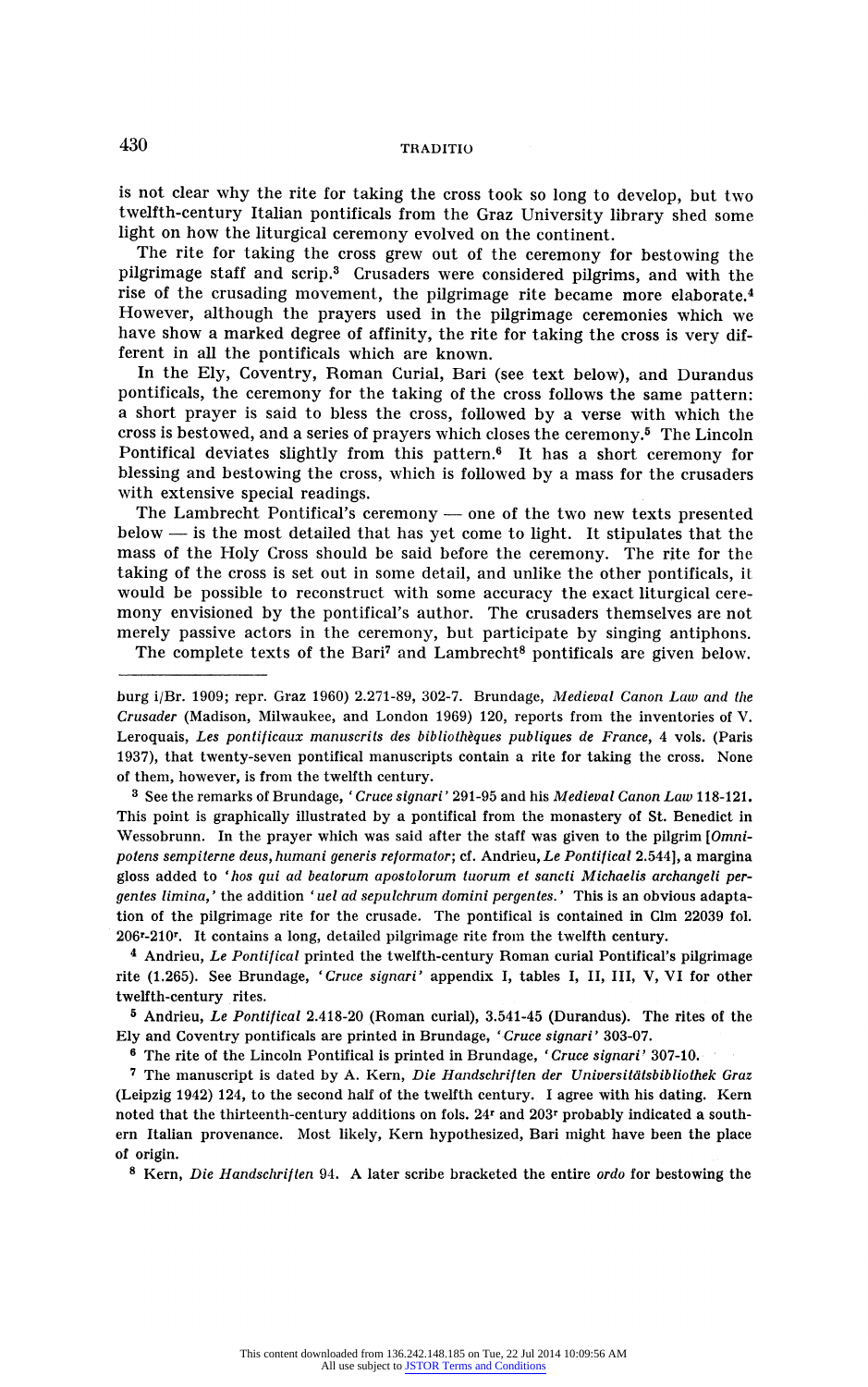Both date from the last half of the twelfth century, but it is impossible to date them any more accurately.

A final word seems in order. The rites for taking the cross in the twelfth century, while having some affinities for pilgrimage rites, show hardly any rela tionships with one another. The Bari Pontifical's form is similar to Gulielmus Durandus' Pontifical, but all the prayers are different. The churchmen who composed these rites seem to have done so on an ad hoc basis, without having many established models on which to rely. Perhaps the crusade was not con sidered to be more than an ephemeral ecclesiastical institution, and the liturgical texts reflect this attitude.9

### Syracuse University **Mathem** Renner Hennington

## THE BARI PONTIFICAL

#### Ms Graz Univer. 239 fol. 143v-146v

Officium pro illis qui uadunt Ierusalem. Qui habitat.<sup>1</sup> Beati immaculati.<sup>2</sup> Legem pone.<sup>3</sup> Gloria patri. Kyrie eleison. Christe eleison. Pater noster. Et ne nos. Ego dixi domine miserere. Sana animam meam.4 Mitte ei domine auxilium de sancto. Et de Sion.5 Nichil proficiet inimicus in eo. Et filius iniquitatis.<sup>6</sup> Esto<sup>7</sup> ei domine turris fortitudinis. A facie.<sup>8</sup> Domine exaudi.9 Et clamor.10 Dominus uobiscum.

Domine deus pater omnipotens cuius sempiterne diuinitatis potentiam et inmense maiestatis dominationem ubique credimus adesse presentem, respice quesumus ad deuotionem serui tui et in multitudine miserationum tuarum sperantis, atque ineffabilem tue pietatis gratiam humiliter postulantis, qui propter amorem nominis tui omnem impietatem et secularia desideria abnegans, ad locum ubi dominus noster Iesus Christus filius tuus secundum carnem ex uirgine nasci, mori, et resurgere atque in celum ascendere uoluit ire festinat. Iuxta pro phetie uaticinium de eo dicentis, 'Adorabimus in loco ubi steterunt pedes eius,'11 exaudi propitius preces eius et uota clementer inspira, et quia humana fragilitas nichil sine te potest dignum fructum penitentie facere, tribue ei auxilium eumque uirtute custodiendo<sup>12</sup> protege et protegendo custodi, quatinus per uiam mandatorum tuorum iugiter gradiens a te uenie largitore et omnium bonorum datore, peracto presentis uite cursu, suorum mercedem laborum recepturus feliciter ualeat. Per eundem.

#### Benedictio crucis

Omnipotens sempiterne deus qui in filii tui domini nostri Jesu Christi obedientia et supplicio sancte crucis hominem diabolica fraude deceptum redimere decreuisti, clementer respice

<sup>&</sup>lt;sup>9</sup> Brundage, Medieval Canon Law 82-3, notes that the twelfth-century canonists did no include any of the famous crusading bulls in their canonical collections.

| $2$ Ps. 118.1.          | $3$ Ps. 26.11.      |
|-------------------------|---------------------|
| $5$ Cf. Ps. 19.3.       | $6$ Ps. 88.23.      |
| $8$ Ps. 60.4.           | $P_{\rm S}$ , 16.   |
| $\rm{^{11}}$ Ps. 131.7. | $12$ Fol. 144 $v$ . |
|                         |                     |

cross with a uacat. He included, however, not only the ordo for the cross, but, inadvertently, the rite De aduentu fratrum on fol. 84v. Kern dated this manuscript in the twelfth century. The script is definitely Italian. Because of the unusual position of the rite for blessing a ship in this pontifical, the pontifical might have been from an Italian seaport city. It would be natural to have the blessing of a ship done with the crusading rite if the crusaders were to leave by boat.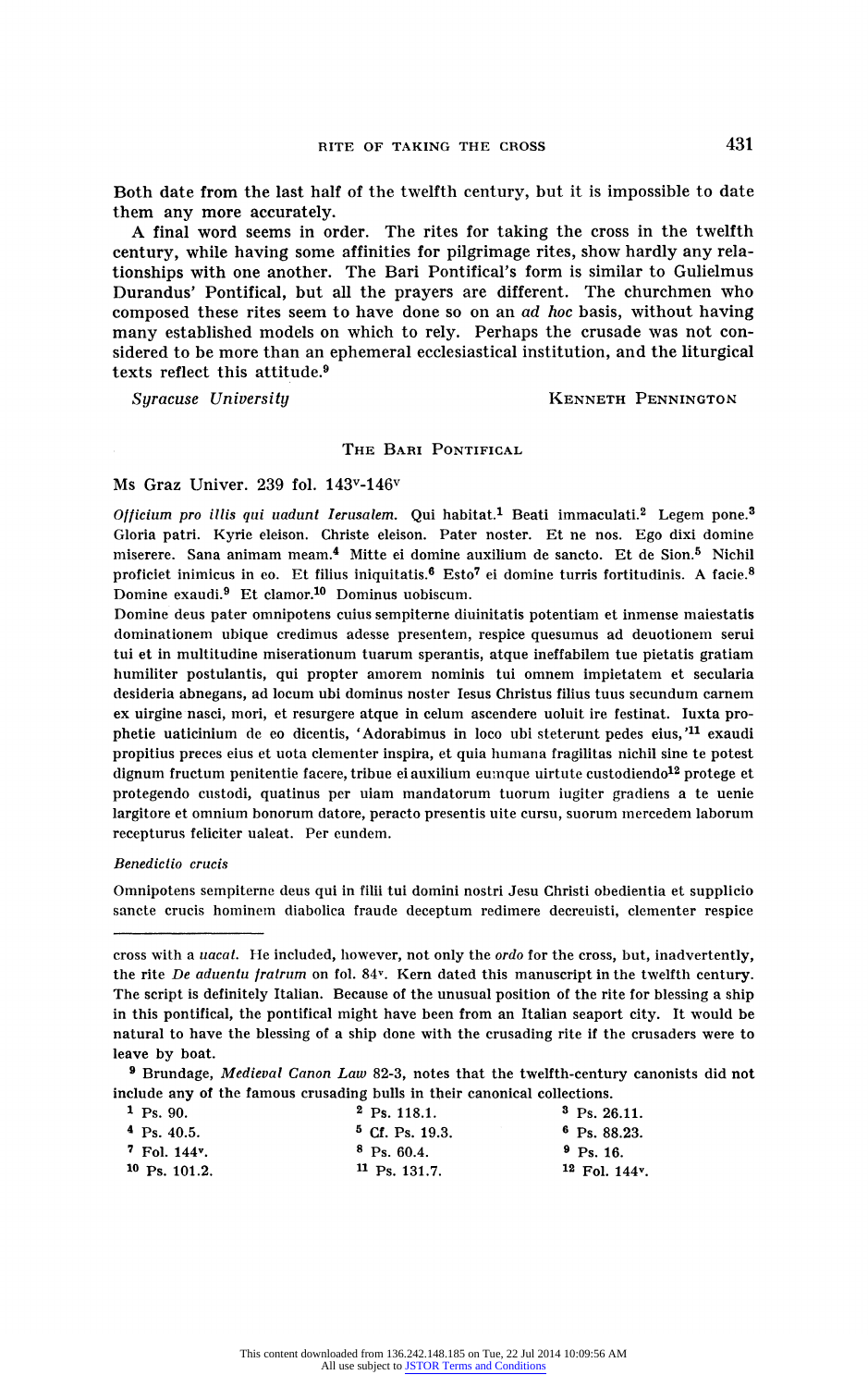## 432 TRADITION

hoc uexillum sancte crucis et benedicere tua pietate digneris ut cuicumque ad honorem sancti tui nominis illud sumpserit, sancti spiritus gratia illuminatus omnium peccatorum remis sionem digno fructu penitentie et uitam mereatur adipisci perpetuam. Per eundem.

Alia. Benedic domine hanc crucem quam famulus tuus pro deuotione sancti nominis tui suscepturus est. Tribue quesumus ei ut<sup>13</sup> sicut in ipsa penitenti penitentia<m> ac confessionis sue extrinsecus humilitatem demonstrat, ita ueram anime innocentiam a te piis simo largitore et peccatorum purgationem consequatur. Per.

#### Quando datur crux

Accipe hanc crucem itineris signum in nomine domini nostri Jesu Christi, ut protectione illius ab omnibus malis offensis ad locum destinatum peruenias, ut oportuno tempore ad propria remeas, suffragiis eius adipisci merearis custodiam. Qui cum patre.

Alia. Accipe hanc crucem itineris signum in nomine eiusdem redemptoris domini nostri Jesu Christi, ut ipse famulo tuo Tobie angelum suum ducem et preuium itineris prestitit,<sup>14</sup> ita et tecum angelum suum dirigat, qui te ad loca destinata perducat, sitque tibi comitatus et iocundus ut nullum uie tue commodum subripiat inimicus. Procul<sup>15</sup> a te sit malignorum accessus, et comes tibi esse dignetur spiritus sanctus. Per eundem. In unitate eiusdem. Alia. Suscipe frater mi N. uictoriosissimum sancte crucis uexillum per quod secure possis omnium inimicorum tuorum maliciam superare, et cum ceteris Jesu Christi sequaeibus milicia uictoriosus existere, quatinus in ultimo retributionis tempore prostratis hostibus cum uictorie palma de bello rediens ab eodem domino nostro Jesu Christo imperatore summo inmarcessibiles glorie coronas recipere, et in eterno suo palatio cum eo ualeas sine fine regnare. Qui cum patre.

#### Benedictio sporte et baculj

Domine Jesu Christe mundi redemptor et conditor qui beatis apostolis tuis preeepisti ut euntes in predicationem uirgas tantum sumerent,<sup>16</sup> te supplici deuotione deposcimus, ut digneris hanc sportam et fustem istum benedicere, quatinus eos qui illos<sup>17</sup> in signum peregrinationis et suorum corporum sustentationem sunt reeepturi, tue celestis gratie reeipiant plenitudinem, ut in eis munimen tue benedictionis pereipere possint, ut quemadmodum uirga Aaron in tempio domini florens a rebellium Iudeorum numero ipsius stirpem rite seiunxit,<sup>18</sup> ita et hos signaculo seruorum beati Petri adornandos ab omnibus peccatis absoluas quo in die iudicii ab impiis separati in dextera sint parte coronandi. Per.

#### Quando aeeipit sportam

In nomine domini nostri Jesu Christi, accipe hanc sportam peregrinationis habitum, tue ut bene saluus atque emendatus ualeas peruenire ad limina beatorum apostolorum Petri et Pauli et aliorum sanctorum quo pergere cupis, et peracto itineris cursu ad nos incolumnis reuerti merearis. Per.

#### Ad baculum

Accipe hunc baculum sustentationis19 itineris ac laboris uie peregrinationis tue, ut deuincere ualeas omnes cateruas inimici, et peruenire securus<sup>20</sup> ad limina sanctorum apostolorum Petri et Pauli et aliorum sanctorum quo pergere cupis, et peracto obedientie cursu ad nos reuertaris. Amen.

|          | <sup>13</sup> Fol. 145 <sup>r</sup> . |
|----------|---------------------------------------|
| $10 - r$ |                                       |

- 
- <sup>19</sup> Fol. 146v.

<sup>14</sup> Tob. 5.14-19. <sup>15</sup> Fol. 145<sup>v</sup>.<br>
<sup>17</sup> Fol. 146<sup>r</sup>. <sup>18</sup> Num. 17.1 16 Mar. 6.8. 17 Fol. 146<sup>r</sup>. 18 Num. 17.10-11. 20 expun. ualeas post securus.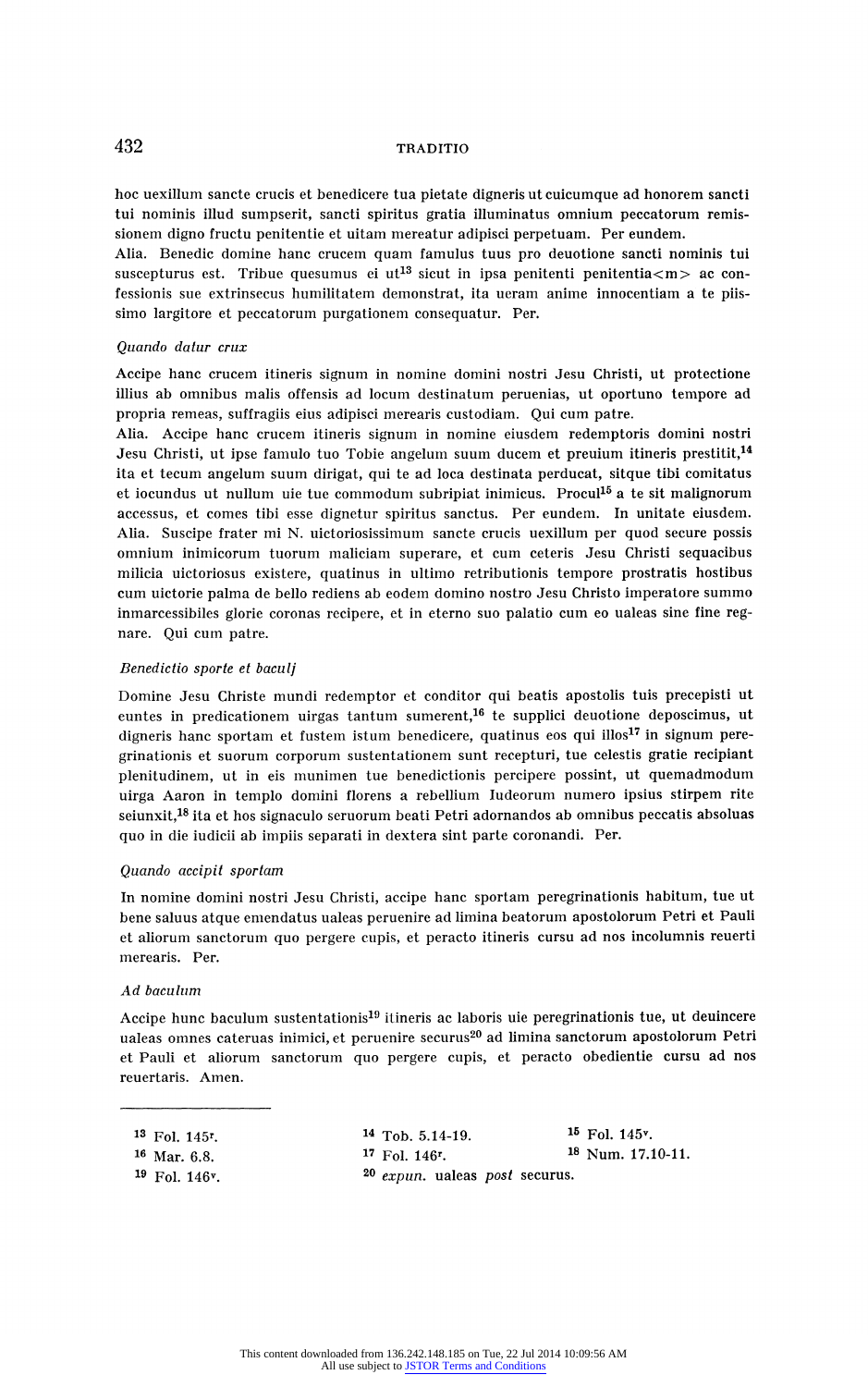#### THE LAMBRECHT PONTIFICAL

## MS Graz Univer. 186 fol. 81<sup>r</sup>-84<sup>r</sup>

Ordo ad suscipienda signacula sancte crucis euntibus Iherusalem. In primis cantetur missa de sancta cruce, sicut in libro sacramentorum continetur, et missa cantata prosternant se in modum crucis qui ituri sunt, et ponant uestimenta et signacula prope altare et cantentur isti psalmi: Dominus regit.21 Deus misereatur.22 Cantate Domino.23 Dominus regnauit, exultet.24 Amen.

Saluator mundi salua nos qui per crucem et sanguinem redemisti, nos auxiliare nobis te deprecamur deus noster.25

Kyrie. Christe. Kyrie. Pater noster.

Preces. Per signum crucis de inimicis nostris libera nos deus noster. Adoramus te Christe, et benedicimus tibi, quia per crucem tuam redemisti mundum. Hoc signum crucis erit in celo, cum dominus ad iudicandum uenerit. Salua nos Christe saluator per uirtutem crucis, qui saluasti Petrum in mari, miserere nobis.

Benedic domine hec signacula sancte crucis ut sint remedium salutare humano generi, et presta per inuocationem sanctissimi nominis tui, ut qui ea susceperint uel gestauerint, cor poris sanitatem et anime tutelam percipiant. Per.

Alia. Creator et conseruator humani generis, dator gratie spiritualis, $^{26}$  largitor eterne salutis, tu domine emitte spiritum tuum super hanc creaturam tuam, ut armata celesti defensione, qui ex ea gustauerint, proficiat illis ad eternam salutem. Per.

Alia. Dominus Abraham, Dominus Ysaac, dominus Iacob, dominus qui famulo tuo Moysi in monte Synai apparuisti, et filios Israel de terra Egipti eduxisti, deputans eis angelum pietatis tue, qui custodiret eos die et nocte, te quesumus ut mittere digneris sanctum angelum tuum qui similiter hos famulos tuos custodiat et ab omni diabolice lesionis incursu defendat. Per.

Alia. Domine sancte pater omnipotens eterne deus qui es ductor sanctorum et dirigis itinera iustorum, dirige angelum pacis cum famulis tuis qui eos ad loca destinata perducat. Sit eis comitatus iocundus ut nullus uie eorum subripiat inimicus, procul sit ab illis malignorum accessus, et comes illis dignetur adesse spiritus sanctus. Per eundem dominum.

Tune aqua benedicta aspergantur et thurificentur et imponantur signa.

In nomine patris et filii et spiritus sancti, accipe signum<sup>27</sup> crucis Christi tam in corde quam in corpore ut sis defensus ab omnibus inimicis tuis et ab omnibus insidiis ipsius diaboli. Interim a circumstantibus cantetur antiphona ista.

O - crux glorio - sa, o - crux adoranda, o - lignum preciosum et - ammira -- bile signum per - quod et dia - bolus est uictus et mundus Christi san guine redemptus.<sup>28</sup>

#### Finita illa dicat sacerdos, flectum genu et preces.

Omnis terra adoret te dominus et psallat tibi. Psalmum d. n.29 Oremus. Adesto domine, quesumus familie tue ut in aduersis et prosperis preces nostras

 $22 \text{ Ps. } 66.$   $23 \text{ Ps. } 95, 97, 149.$ <sup>21</sup> Ps. 22.

24 Ps. 96.

<sup>25</sup> Neumes are provided for Saluator———noster.<br><sup>26</sup> Fol. 81<sup>v</sup>. <sup>27</sup> Fol. 82<sup>r</sup>.

- $26$  Fol.  $81$ <sup>v</sup>.
- 28 Neumes are provided for O-crux-redemptus.
- 29 Ps. 45.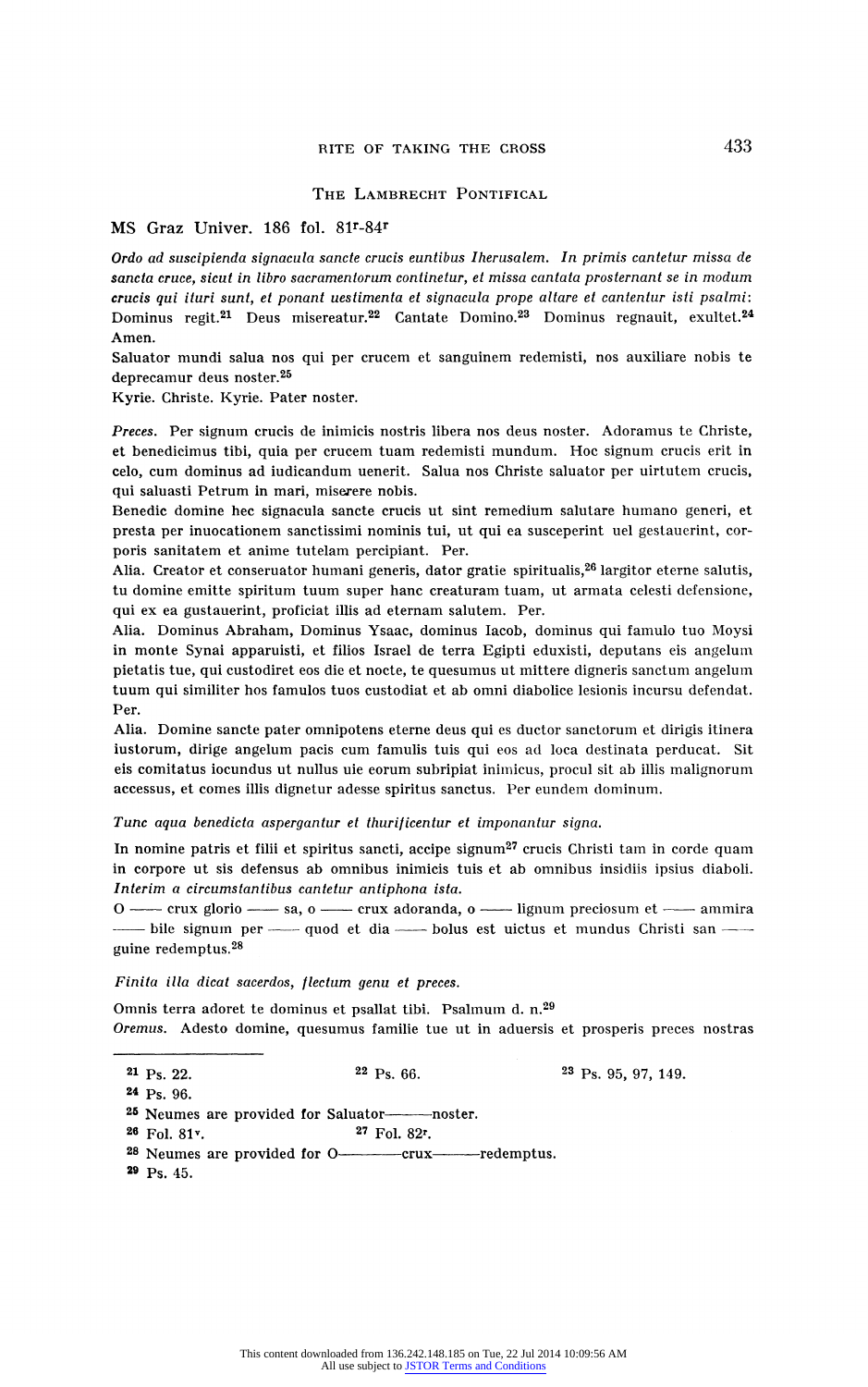exaudias, et nefas aduersariorum nostrorum per uexillum sancte crucis digneris conterere, ut portum salutis ualeant apprehendere. Per.

Leuate. Postea ipsi, si fieri potest, cantent hanc antiphonam. Sanctifica nos domine signaculo sancte crucis ut fiat nobis obstaculum contra seua iacula inimicorum, defende nos domine per lignum sanctum et per pretium iusti sanguinis tui cum quo nos redemisti.30

Ver. Adoramus te Christe et benedicimus tibi. Quia per crucem tuam.

Adesto nobis domine deus noster et quos sancte crucis<sup>31</sup> letari fecisti honore eius quoque perpetuis defende presidiis. Per.

#### Benedictio in naui

Propiciare domine supplicationibus nostris et mitte sanctum angelum tuum de summitate celorum qui liberet nauim istam cum omnibus nauigantibus in ea. Perduc eam ad loca destinata ut transactis omnibus negociis, iterato earn tempore ad propria reuocare digneris cum omni gaudiorum effectu. Per.

#### Benedictio super capsellas et baculos

Deus in adiutorium, per totum.32 Kyrie. Christe. Kyrie. Pater noster. Credo in deum. Per. Dominus regit, per totum.33

Preces. Exsurge domine deus et exaltetur manus tua, ne obliuiscaris in finem.<sup>34</sup> Perfice gressus meos in semitis tuis, ut non moueantur uestigia mea.35 Mirifica misericordias tuas, qui saluos facis sperantes in te. Mitte nobis domine auxilium de sancto, et de syon tuere nos.36 Domine exaudi orationem meam, et clamor.<sup>37</sup>

Oratio. Domine Ihesu Christe mundi redemptor et conditor qui beatis apostolis tuis prece pisti ut euntes in predicationem uirgas tantum sumerent, te supplici deuotione deposcimus, ut capsellas has et baculos benedicere<sup>38</sup> digneris quatenus hii, qui illos in signum peregrinationis et suorum corporum sustentationem sunt recepturi, tue gratie celestis plenitudinem accipiant, ut tue munimen benedictionis percipere possint, et quemadmodum uirga Aaron in templo domini florens a rebellium Iudeorum numero ipsa se seiunxit, ita et hos famulos tuos hoc signaculo beatorum apostolorum Petri et Pauli patrocinia petituros, ab omnibus peccatis absoluas, quo in die iudicii ab impiis liberati in parte dextera sint coronandi. Per. Alia. Signaculum dei patris et filii et spiritus sancti descendat super hos baculos et super has peras quas uolunt homines isti gestare pro signo peregrinationis, et qui illos portauerint tuti et defensi consistant ab omnibus humanis ac diabolicis insidiis. Per.

Alia. Dominus qui dispersa congregas et congregata conseruas, auge fidem et fiduciam seruis tuis, et concede prospicius ut per intercessionem beate dei genitricis Marie et sanctorum ., quorum cupiunt inuisere limina, et per interuentum39 omnium sanctorum atque electorum tuorum mereantur in hoc seculo accipere remissionem omnium peccatorum et in futuro consorcium omnium beatorum. Per.

Antiphona. Aduenerunt nobis dies penitentie ad redimenda peccata, ad saluandas animas. Antiphona. Commendemus nosmetipsos in multa pacientia per arma iusticie uirtutis dei.40

#### Hic dentur baculi dicendo

In nomine domini nostri Ihesu Christi accipite hos baculos in sustentationem itineris ac laboris in uia peregrinationis uestre, ut deuincere ualeatis cateruas inimicorum et peruenire

| -- |  |  | $\mathbf{a}\mathbf{a} = \mathbf{a}\mathbf{a}$ |  |
|----|--|--|-----------------------------------------------|--|

| $31$ Fol. $82v$ . | $32$ Ps. 69.       |
|-------------------|--------------------|
| $34$ Ps. 9.4.     | $35$ Cf. Ps. 16.5. |

 $37$  Ps. 101.1.

 $33$  Ps. 22. 35 Cf. Ps. 16.5. 36 Cf. 19.3.<br>38 Fol. 83r. 39 Fol. 83v.

40 Neumes are provides for Aduenerunt-adei.